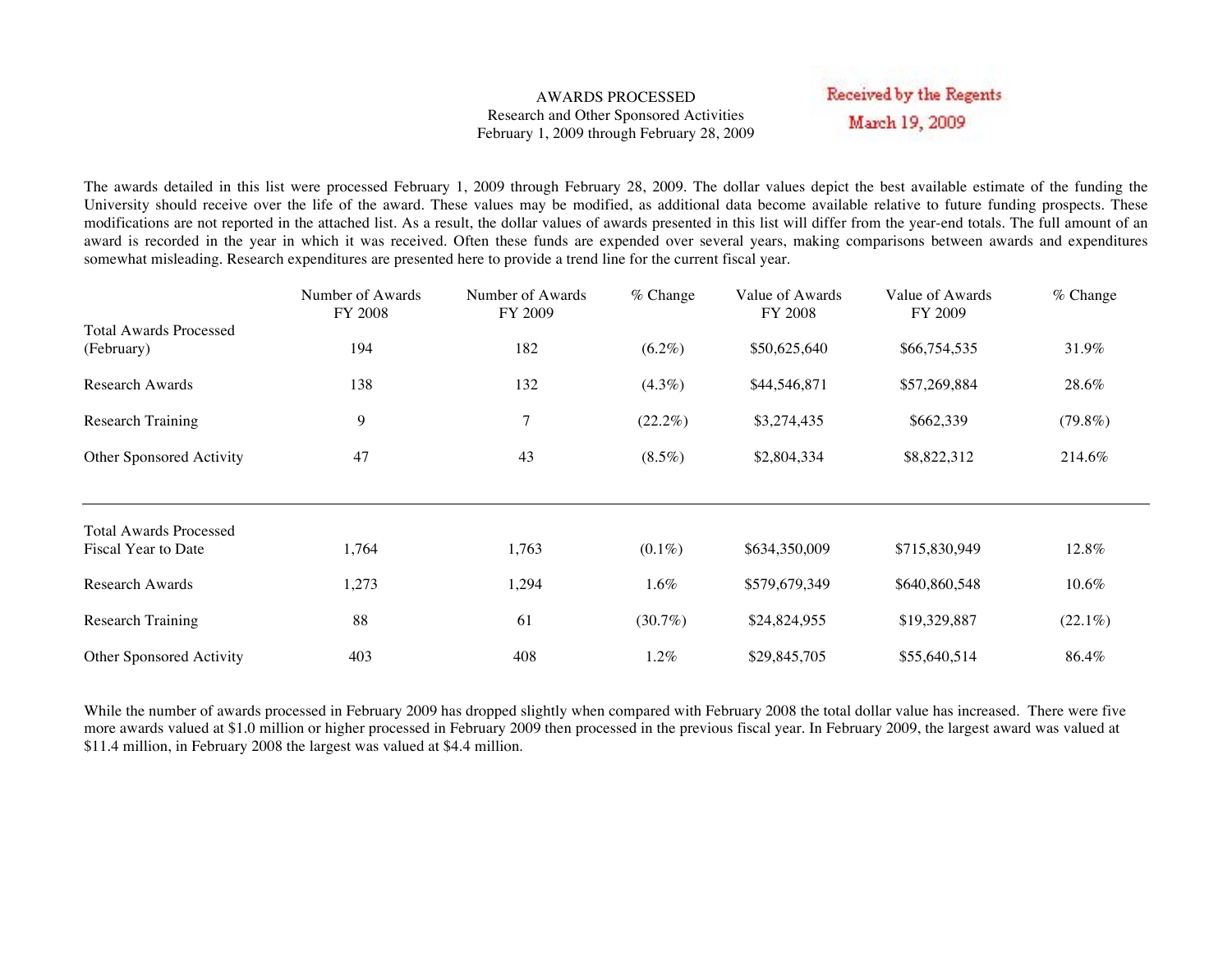#### ------------ RESEARCH EXPENDITURES ------------

|                | Federal       |               |               |
|----------------|---------------|---------------|---------------|
|                | Expendable    | Other         | Total         |
|                | Restricted    | Funds         | Expenditures  |
| January 2009   | \$373,028,936 | \$169,645,078 | \$542,674,014 |
| January 2008   | \$359,826,102 | \$137,414,527 | \$497,240,629 |
| Percent Change | $3.7\%$       | 23.5%         | $9.1\%$       |

Source: Division of Research Development and Administration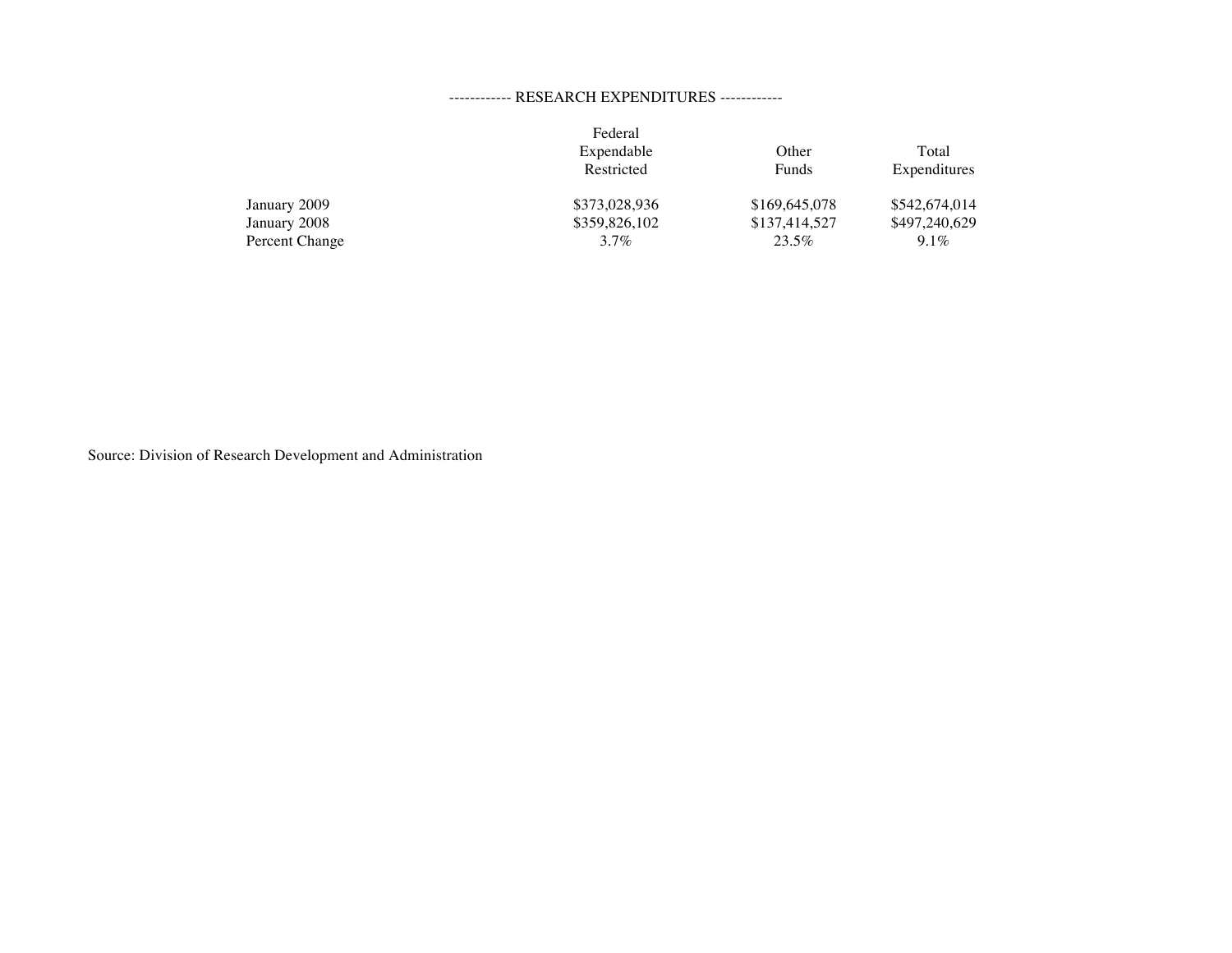**Number of Awards Processed**



**Dollar Value of Awards Processed**



Data Source: Division of Research Development and Administration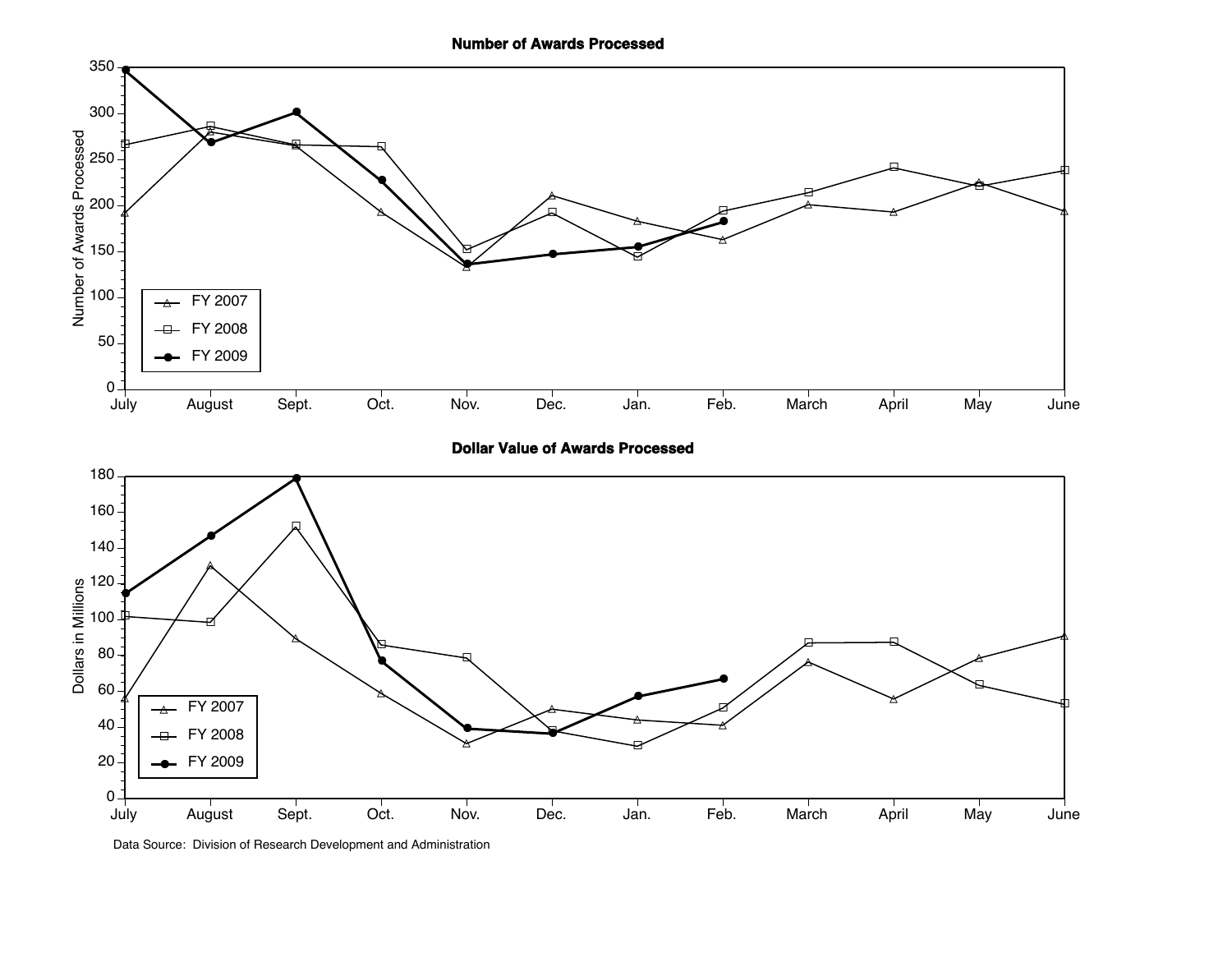## **PROJECTS ESTABLISHED FOR RESEARCH AND OTHER SPONSORED ACTIVITIES**

# **February 1, 2009 through February 28, 2009**

The projects listed here by sponsor were established during the month designated in the heading above. For each project, the listing includes the project title, the project directory (and his or her unit affiliations), faculty or primary research staff participating in the project (and their unit affiliations), the amount awarded for the period, and the project period. NOTE: When more than one unit is listed for the project director, the unit responsible for the project is given first.

#### **Acorn Cardiovascular, Inc.**

UMCC 2008.044: A Double-blind, Randomized Phase 2b Study of Sorafenib Compared to Placebo When Administered in Combination with Chemotherapy for Patients with Locally Advanced or Metastatic Breast Cancer that has Progressed During or After Bevacizumab The JEFFREY B SMERAGE (Int Med-Hematology/Oncology) \$404,526 01/28/09 - 01/27/14

#### **Actelion**

Double-blind, Randomized, Placebo-controlled, Multicenter Study to Assess the Efficacy, Safety, and Tolerability of Bosentan in Patients with Idiopathic Pulmonary Fibrosis

FERNANDO JOSE MARTINEZ (Int Med-Pulm./Critical Care) \$2,100 07/01/03 - 12/31/08 **Adelson Medical Research Foundation** 

## **(AMRF)**

Mechanisms of Neuronal Growth Inhibition In Vitro and In Vivo

> ROMAN GIGER (Cell and Developmental Biology) \$21,719 07/01/08 - 06/30/09

Development of Monoclonal Antibodies Specific for Degenerating CNS Myelin

ROMAN GIGER (Cell and Developmental Biology) \$24,158 07/01/08 - 06/30/09

## **Agriculture, Department of**

Participatory Design Tools for Envisioning Nearby Nature at the Workplace

RACHEL KAPLAN (Sch of Nat Resources & Environ) With STEPHEN KAPLAN (Sch of Nat Resources & Environ)  $$25,000$  02/06/09 - 08/01/11

## **American College of Rheumatology Research & Education Foundation**

ACR/REF Rheumatology Fellowship Training Award

RORY MARCUS MARKS (Int Med-Rheumatology)  $$25,000$  07/01/09 - 06/30/10 **American Diabetes Association, Inc.** Regulation of Energy and Glucose Metabolism by SH2B1 in AgRP Neurons LIANGYOU RUI (Molec & Integrative Physiology) \$103,500 01/01/09 - 12/31/09 New Therapeutic Targets in Diabetic Neuropathy ANDREA M VINCENT (Neurology Department) \$92,282 01/01/09 - 12/31/09 **American Gastroenterological Association** American Gastroenterological Association (AGA) Inservice Exam JAMES T FITZGERALD (Med Ed/Ofc of Ed Resources&Res) \$98,800 06/01/08 - 10/31/10 **American Urological Association Foundation** AUA Supplemental Funding: K-Award WILLIAM W ROBERTS (Urology Surgery) \$101,000 01/01/09 - 12/31/11 **Amylin Pharmaceuticals, Inc.** An Open-Label Treatment Protocol to Provide Metreleptin For The Treatment of Diabetes Mellitus and/or Hypertriglyceridemia Associated with Lipodystrophy ELIF A ORAL (Metabolism, Endo & Diabetes)  $$102,300$  01/22/09 - 01/21/14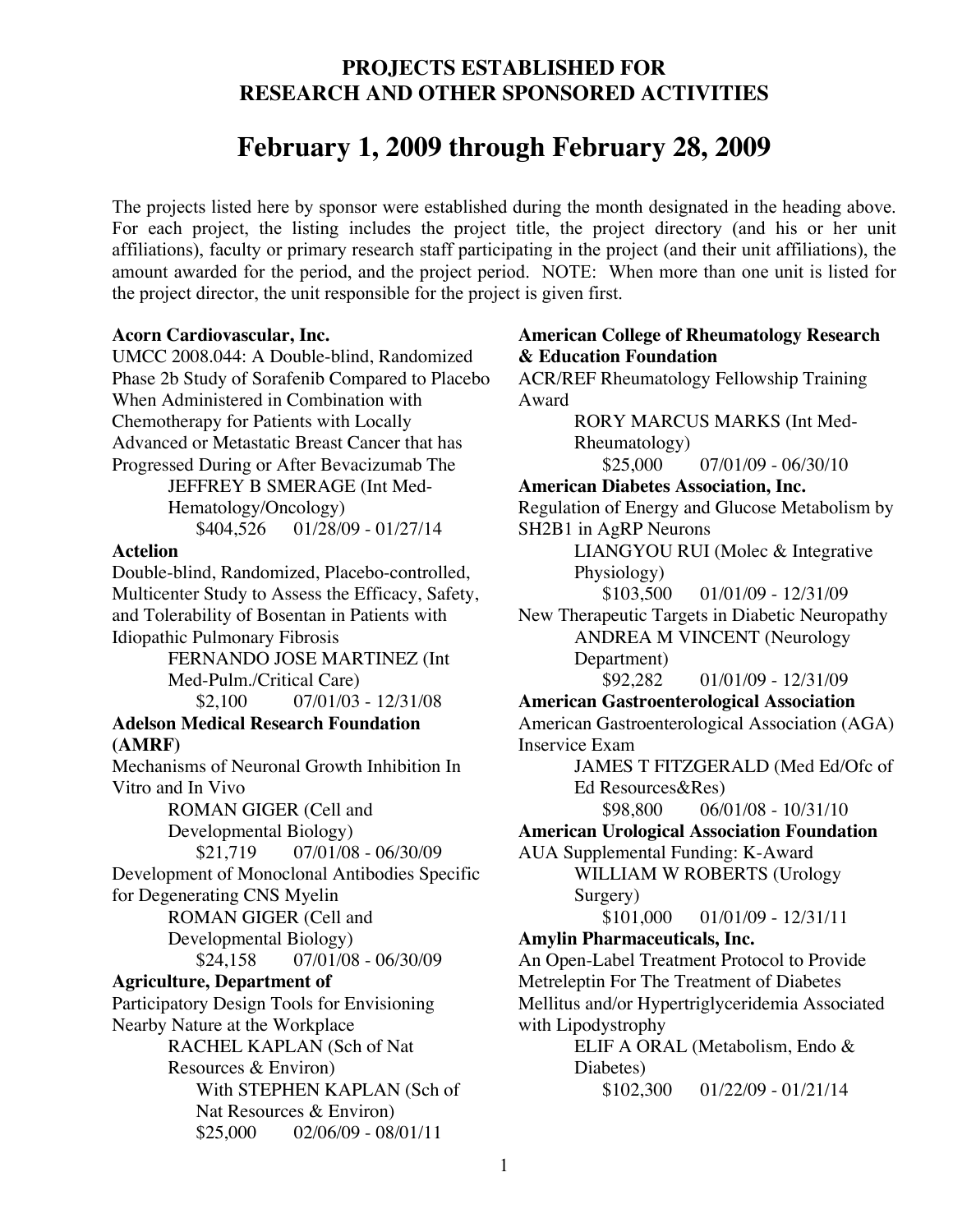**Arcus Foundation** The Michigan Racial & Economic Justice Knowledge Center HAROLD W NEIGHBORS (RCGD-Black Americans) \$150,000 01/01/09 - 12/31/10 **Ardea Biosciences** Specimen Analysis: Inflammatory Arthritis in Rodents YEBIN JIANG (Radiology Department) \$7,000 02/05/09 - 04/15/09 **Bayer Corporation** Characterization of Pain Processing in Endometriosis-Associated Chronic Pelvic Pain SAWSAN AS-SANIE (Obstetrics and Gynecology Dept) \$110,000 01/01/09 - 12/31/10 **Becton, Dickinson and Company** Determine Performance Characteristics of the BD GeneOhm? Cdiff Assay on Fresh Stool Specimens Compared to the C.diff CHECK "Common Antigen" Glutamate Dehydrogenase (GDH) EIA, Remel Prospect Toxin A/B EIA and Cytotoxicity Neutralization Assays DUANE W NEWTON (Pathology Department) \$2,500 02/01/09 - 07/31/09 **Bishop, A.G., Trust** Super Science Friday RENEE COLEEN ZIENTEK (Flint University Outreach) \$15,000 11/18/08 - 11/17/13 **Blue Cross Blue Shield of Michigan Foundation** The Impact of the CMS Hospital-Acquired Conditions Initiative for Michigan Patients and Hospitals LAURENCE F MCMAHON JR (Int Med-General Medicine) With MARY A ROGERS (Int Med-General Medicine) \$208,728 04/06/09 - 04/05/11 Translating Healthcare-Associated Research Into Practice Survey SANJAY K SAINT (Int Med-General Medicine)  $$75,000$  02/01/09 - 01/31/10

#### **Boehringer Ingelheim, Ltd.**

A Randomized Double-Blind Placebo-Controlled Parallel Group Study to Investigate the Safety and Efficacy of Two Doses of Tiotropium Bromide (2.5 ug and 5 ug) Administered Once Daily Via the Respimat Device for 12 Weeks in Patients with Cystic Fibrosis SAMYA Z NASR (Pediatrics-Pulmonary Medicine) With MANUEL ARTETA (Pediatrics-Pulmonary Medicine); AMY G FILBRUN (Pediatrics-Pulmonary Medicine)  $$120.190$  01/27/09 - 01/26/10 **Brookings Institution** Explaining Trends in College Attendance MARTHA J BAILEY (Pop Studies-Research) With SUSAN MARIE DYNARSKI (Pop Studies-Research) \$10,000 12/01/08 - 12/31/09 **Celgene Corporation** CC-4047-STSAR-001 SCOTT M SCHUETZE (Int Med-Hematology/Oncology) \$7,750 03/01/08 - 09/19/08 **Child Neurology Foundation** Therapeutic Rescue in a Model of Multi Minicore Myopathy JAMES DOWLING (Pediatrics-Neurology) With EVA L FELDMAN (Pediatrics-Neurology) \$100,000 01/01/09 - 12/31/10 Rewarming After Therapeutic Hypothermia in **Neonates** RENEE ADELE SHELLHAAS (Pediatrics-Neurology) With JOHN D E BARKS (Pediatrics-Neurology)  $$100,000$  01/01/09 - 12/31/10 **Children's Hospital of Pittsburgh** A Multi-Center Study of Acute Liver Failure (Year 4 Subcontract) MACLOVIO JAMES LOPEZ (Pediatrics-Gastroenterology) \$30,400 09/01/08 - 08/31/09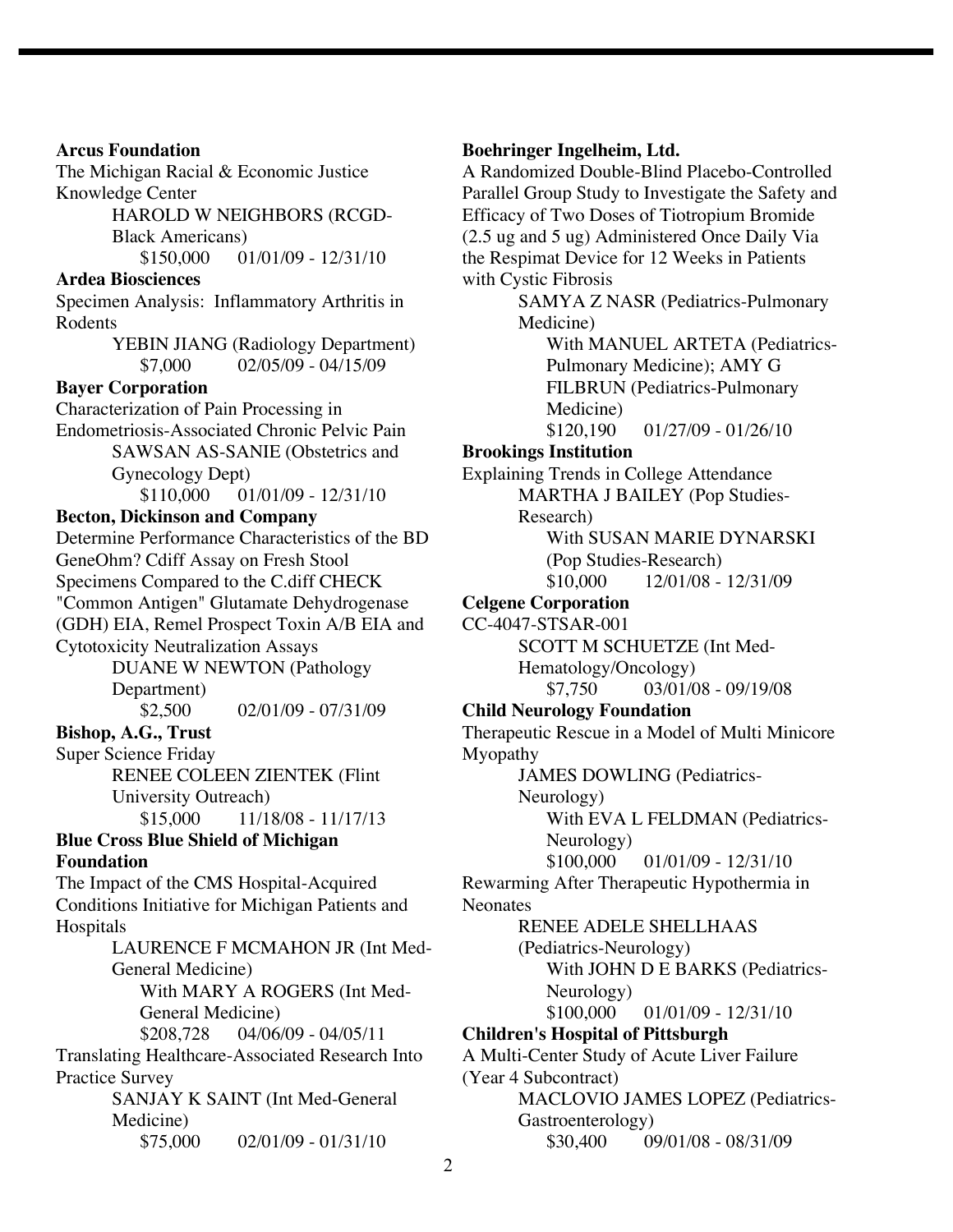**Commerce, Department of-National Oceanic and Atmospheric Administration**

Michigan Sea Grant College Program - Dean John A. Knauss Fellowship FY09 - S. Ledwin JENNIFER READ (SNRE Michigan Sea Grant)  $$43,500$  02/01/09 - 01/31/10 **Commerce, Department of-Office of the Secretary** Great Lakes Trade Adjustment Assistance Center SCOTT DAVID JACOBS (IRLEE) \$1,146,791 02/01/09 - 01/31/10 Cyber-enabled Wireless Monitoring Systems for the Protection of Deteriorating National Infrastructure Systems JEROME P LYNCH (Civil & Environmental Engr) With MICHAEL FLYNN (Civil & Environmental Engr); AMIT K GHOSH (Civil & Environmental Engr); VINEET RAJENDRA KAMAT (Civil & Environmental Engr); VICTOR C LI (Civil & Environmental Engr); MINGYAN LIU (Civil & Environmental Engr); AMIR MORTAZAWI (Civil & Environmental Engr); KHALIL NAJAFI (Civil & Environmental Engr); ATUL PRAKASH (Civil & Environmental Engr); DENNIS MICHAEL SYLVESTER (Civil & Environmental Engr) \$11,387,858 02/01/09 - 01/31/14 **Community Foundation for Southeastern Michigan** Michigan Initiative for Innovation and Entrepreneurship

MARVIN G PARNES (DRDA - Research Services)

\$1,500,000 02/01/09 - 12/31/09 **Community Foundation of Greater Flint** American Democracy Project 2008- Campus/Community Engagement RENEE COLEEN ZIENTEK (Flint University Outreach) \$10,000 10/01/08 - 12/09/09 **Corporation for Public Broadcasting**

Community Service Grant - 2009 STEPHEN SCHRAM (Michigan Television) With JENNIFER BETH WHITE (Michigan Television) \$336,307 10/01/08 - 09/30/10 '08 -'09 Radio Equipment Project STEPHEN SCHRAM (Michigan Radio)  $$10,080$  11/25/08 - 01/31/10 Interconnectivity Grant 2009, Michigan Television STEPHEN SCHRAM (Michigan Television) \$6,907 10/01/08 - 09/30/10 **Creekside Community Development** Grantee Support MI AmeriCorps Partnership - 2008-10 MARGARET E DEWAR (Community Service Learning)  $$2,190$  09/01/08 - 05/31/10 **CTI Clinical Trial and Consulting Services** Quark.006 Controlled, Randomized, Prospective, Double-blind, Multi-center, Phase I/II, Doseescalation Study of the Safety, PK, and Clinical Activity of I5NP for Prophylaxis of Delayed Graft

Function in Patients Undergoing Deceased Donor Kidney Transplant

RANDALL S SUNG (General Surgery Section)

\$72,416 01/26/09 - 12/31/10

#### **CU Aerospace, LLC**

International Electric Propulsion Conference 2009 ALEC D GALLIMORE (Aerospace Engineering) \$500 08/25/08 - 01/10/10

#### **Cystic Fibrosis Foundation**

Burkholderia Cepacia Reference Laboratory and Repository (Year 13)

> JOHN J LIPUMA (Pediatrics-Infectious Diseases)

\$393,604 03/01/09 - 02/28/10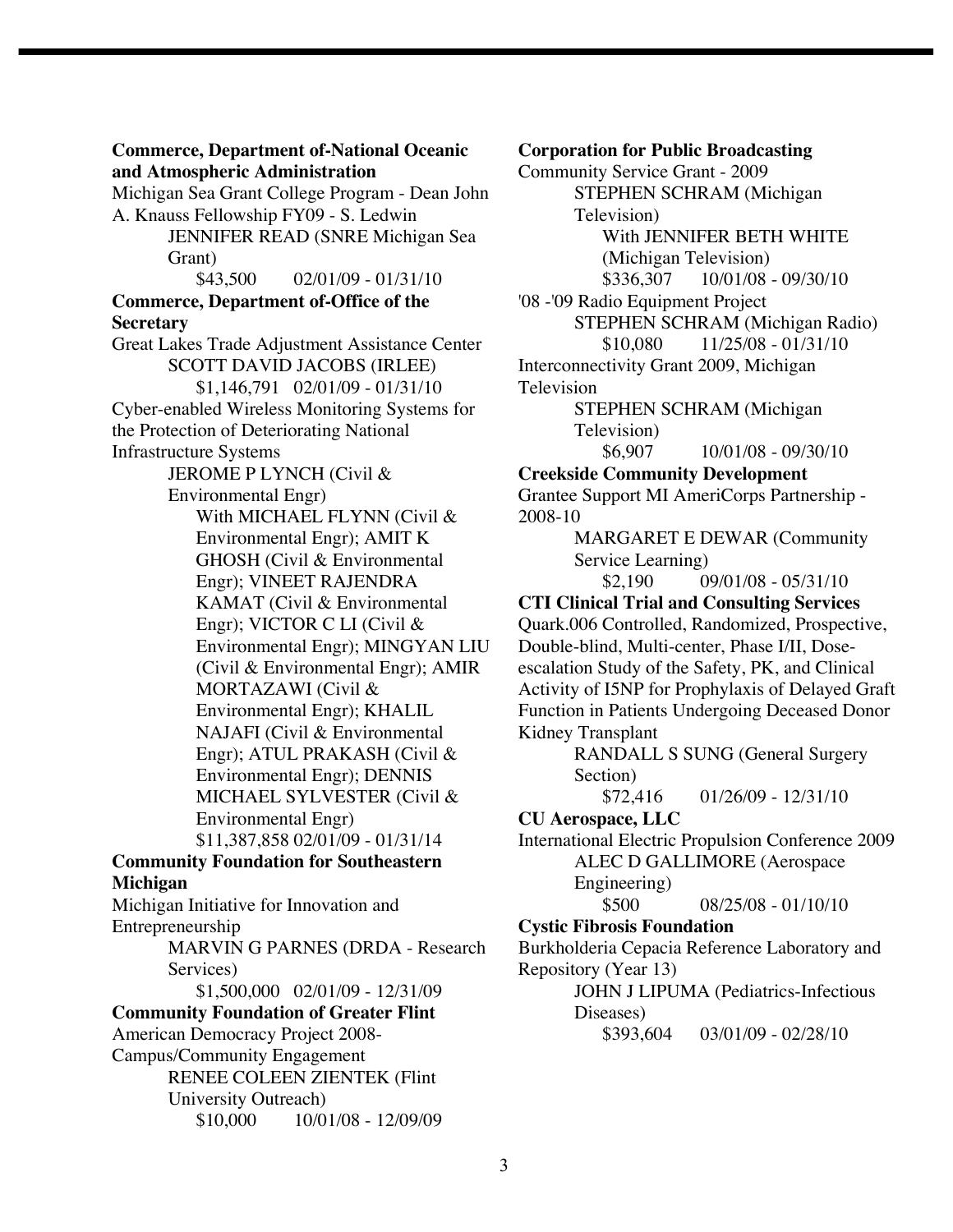#### **Dana, Charles A., Foundation**

Th 17 Polarization and Trafficking in Multiple **Sclerosis** 

> BENJAMIN M SEGAL (Neurology Department) With DANIEL D MIKOL (Neurology Department); ASHOK SRINIVASAN (Neurology Department) \$200,000 10/01/07 - 09/30/10

**Defense, Department of-Air Force, Department of the**

Temporary Vascular Shunting in a Porcine (Sus Scrofa) Model of Extremity Vascular Injury and Ischemia Reperfusion: Impact of Shunt Timing, Venous Shunting and Therapeutic Shunting.

JONATHAN L ELIASON (Vascular Surgery Section)<br>\$83,720 (

08/29/08 - 05/29/09

Application of Cavity Ring-down Spectroscopy for Hall Thruster Erosion Measurements

> ALEC D GALLIMORE (Aerospace Engineering) \$90,000 12/01/08 - 12/01/09

**Defense, Department of-Army, Department of the**

Analysis of Glycan Structural Modifications to Identify Improved Biomarkers for Breast Cancer Detection

> DAVID E MISEK (General Surgery Section)

 $$569.942$  01/15/09 - 04/14/12

#### **Defense, Department of-Navy, Department of the**

On Demand Custom Body Implant and Prosthesis FY08-09

> PRAVANSU S MOHANTY (Dbn Coll of Eng-Mechanical Eng)

With ARMEN ZAKARIAN (Dbn Coll of Eng-Mechanical Eng) \$2,950,740 01/30/09 - 01/29/11

#### **Delta Dental Fund**

Salivary Biomarkers for the Diagnosis and Surveillance of Head and Neck Cancer CAROL ANNE MURDOCH-KINCH (Maxillofacial Surgery) With NISHA J D'SILVA (Maxillofacial Surgery) \$24,375 01/01/09 - 12/31/09 Periodontal Treatment and Medical Care Costs in an Insured Group (Delta Dental Plan/Michigan State University Employees) GEORGE WESLEY TAYLOR (Cariology,Restor Sci & Endo) \$164,380 11/01/08 - 10/31/09 Oral and Systemic Health Connections: Quarterly Research Reviews; A Project Indentifying and Summarizing New Research Reports GEORGE WESLEY TAYLOR (Cariology,Restor Sci & Endo) \$59,000 01/01/09 - 12/31/09 **Detroit Area Pre-College Engineering Program (DACEP)** Detroit Area Pre-college Engineering Program (DAPCEP) KENSALL D WISE (COE EECS - ECE - WIMS - ERC) \$16,800 02/26/08 - 12/31/08 **Detroit Recovery Project** Grantee Support MI AmeriCorps Partnership - 2008-10 MARGARET E DEWAR (Community Service Learning)<br>\$7.200 0 09/01/08 - 05/31/10 **Dow AgroSciences** Zinc-Finger-Mediated Gene Targeting in Plant Cells TZVI TZFIRA (LSA Molec./Cell./Develop. Bio) \$94,200 04/01/08 - 04/01/10 **Eastern Michigan Environmental Action Council** Grantee Support MI AmeriCorps Partnership - 2008-10 MARGARET E DEWAR (Community

Service Learning)  $$3,600$  09/01/08 - 05/31/10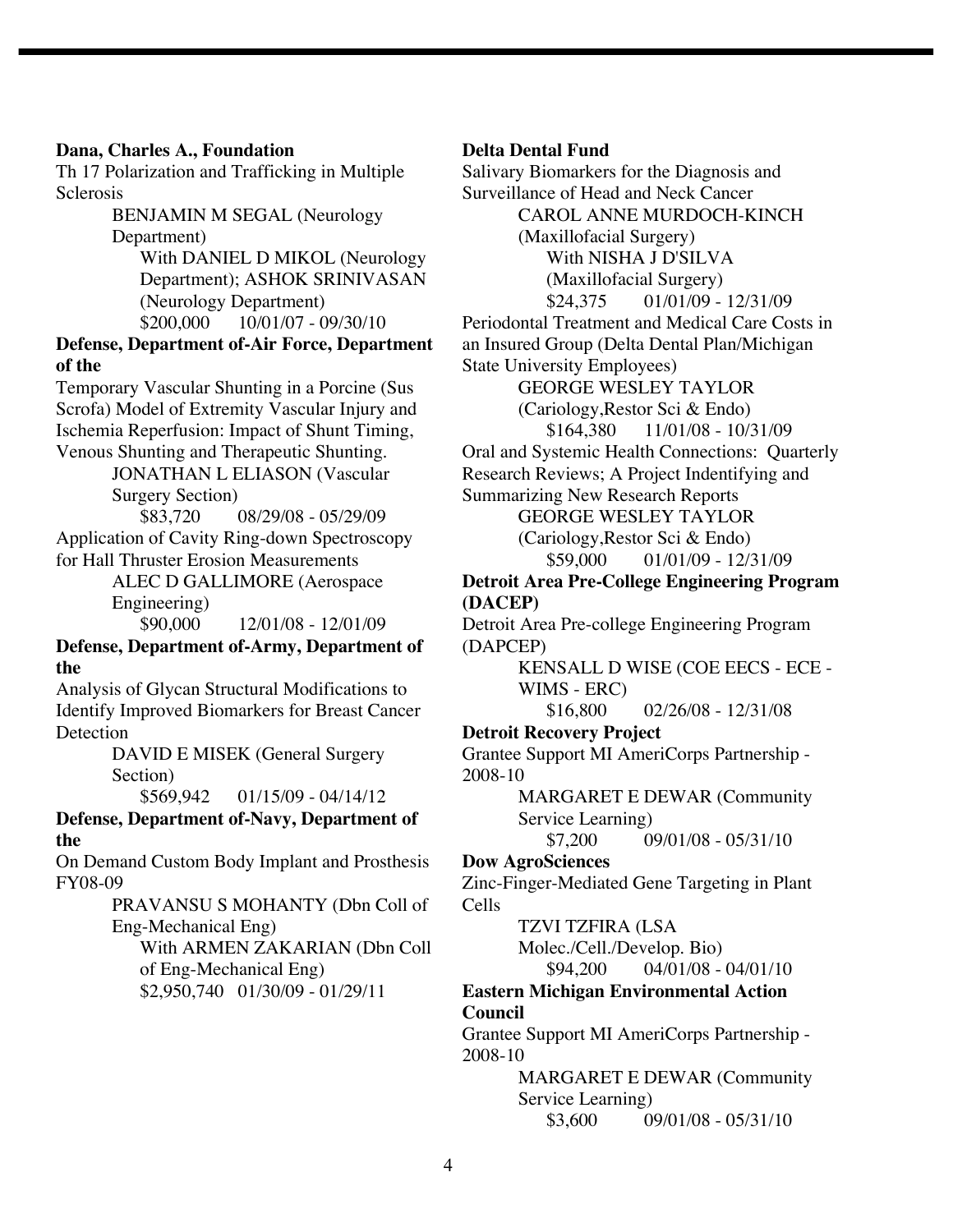#### **Education, Department of**

The World of Words: An Embedded Multimedia Vocabulary Intervention for Economically Disadvantaged Pre-K Children SUSAN B NEUMAN (SOE-Educational Studies) \$1,511,155 03/01/09 - 02/28/12 **Energy, Department of** A Study of Horizontal Gas Jets in a Bubbling Fluidized Bed of Non-Spherical Particles STEVEN L CECCIO (Mechanical Engineering) \$297,219 01/01/09 - 01/18/11 Strategies to Optimize Microbially-mediated Mitigation of Greenhouse Gas Emissions from Landfill Cover Soils JEREMY D SEMRAU (Civil & Environmental Engr) \$156,259 07/01/07 - 06/30/10 **Enzon Corporation** Multidisciplinary Approach to Treatment of CNS and Leptomeningeal Lymphoma LISA ROGERS (Neurology Department)  $$17,500$  05/16/08 - 12/03/08 **Fahs-Beck Fund for Research and Experimentation** Addressing Both Domestic Violence and Substance Abuse: Integrating Approaches in Contested Spaces BETH G REED (School of Social Work)  $$19,040$  03/01/09 - 02/28/11 **Flinn, Ethel and James, Foundation** Enhancing the Sustainability of Depression Disease Management Support for Primary Care MICHAEL S KLINKMAN (Department of Family Medicine) With ANANDA SEN (Department of Family Medicine) \$200,000 01/01/09 - 12/31/10 **Flint Community Schools** Ready to Learn/Even Start Partnership with Flint Community Schools JENNIFER BETH WHITE (Michigan Television) \$6,343 07/01/08 - 06/30/09

#### **Florida, State of**

DEP Contract SP673 - Mercury TMDL Task Assignment 5 - Atmospheric and Aquatic Modeling

> GERALD J KEELER (Environmental Health Sciences)

> > With JOSEPH T DVONCH (Environmental Health Sciences); FRANK JOSEPH MARSIK (Environmental Health Sciences); M SANFORD SILLMAN (Environmental Health Sciences) \$417,299 02/06/09 - 12/31/09

#### **Ford Motor Company**

Automated Knowledge Acquisition/Testing and Training Tool

> WILLIAM GROSKY (Dbn Col of Eng-Computer & Info) With NAEEM ABBAS SELIYA (Dbn Col of Eng-Computer & Info); ZHIWEI XU (Dbn Col of Eng-Computer & Info)

 $$61,999$  01/01/09 - 12/31/09

#### **Franklin Associates Ltd**

Life Cycle Assessment Water Bottles GREGORY A KEOLEIAN (Sch of Nat Resources & Environ)  $$10,000$  06/30/08 - 04/02/09

#### **General Motors Corporation**

GM/UM CRL Engine Systems 09-13 Phase III - **Grant** 

DIONISSIOS N ASSANIS (ME GM) With ARISTOTELIS BABAJIMOPOULOS (ME GM); STANI V BOHAC (ME GM); ZORAN S FILIPI (ME GM); VOLKER SICK (ME GM) \$1,875,000 01/01/09 - 12/31/13 GM/UM CRL Engine Systems 09-13 Phase

#### III/Contract

DIONISSIOS N ASSANIS (ME GM) With ARISTOTELIS BABAJIMOPOULOS (ME GM); STANI V BOHAC (ME GM); ZORAN S FILIPI (ME GM); VOLKER SICK (ME GM) \$1,874,999 01/01/09 - 12/31/13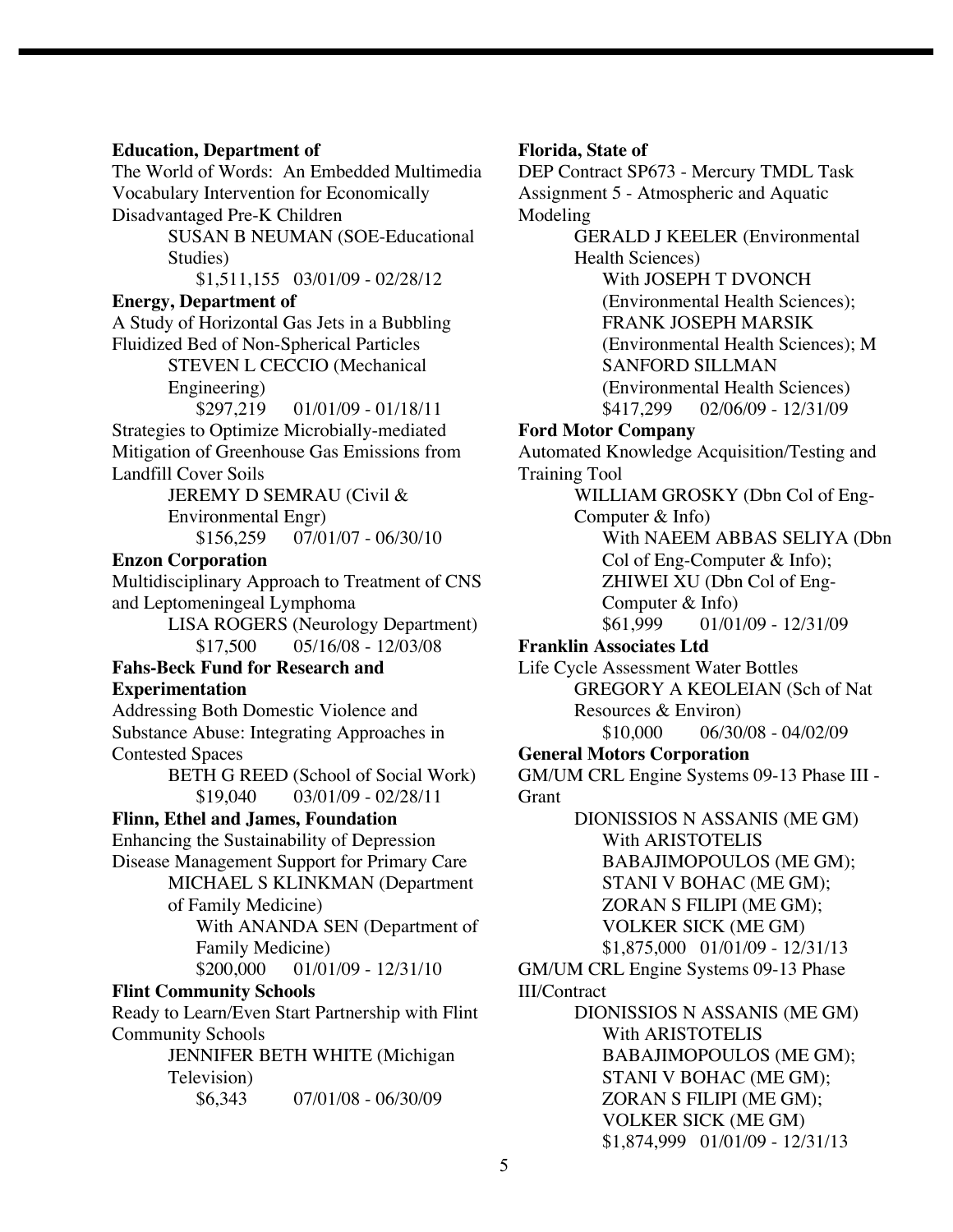Battery Development for Automotive Drivetrains: A Technology Development Program at the University of Michigan - Grant ANN MARIE SASTRY (Mechanical Engineering) \$2,000,000 01/01/09 - 12/31/13 The UM-GM Advanced Battery Coalition for Drivetrains: A Technology Center at the University of Michigan - Contract ANN MARIE SASTRY (Mechanical Engineering) With WEI LU (Mechanical Engineering); WEI SHYY (Mechanical Engineering) \$3,000,000 02/16/09 - 02/15/14 **Georgia Institute of Technology** MRSEC: The Georgia Tech Laboratory for New Electronic Materials THEODORE B NORRIS (COE EECS - ECE - USL) \$58,000 09/01/08 - 08/31/14 **Harvard Pilgrim Health Care** Joint Initiative for Vaccine Economics III [JIVE III] LISA PROSSER (Pediatrics-Ambulatory Care Pgm) \$51,217 10/17/08 - 09/29/09 Joint Initiative for Vaccine Economics III (JIVE III) (Yr 1 carry forward) LISA PROSSER (Pediatrics-Ambulatory Care Pgm)<br>\$49,179 01/10/09 - 09/29/09 **Health and Human Services, Department of-National Institutes of Health** Repeated Partial Sleep Deprivation to Augment SSRI Response in Depression J TODD ARNEDT (Psychiatry Depression Center) With ROSEANNE ARMITAGE (Psychiatry Depression Center); SCOTT A LANGENECKER (Psychiatry Depression Center); ELIZABETH A YOUNG (Psychiatry Depression Center) \$1,738,125 03/01/09 - 12/31/13

Supplement Request to: DNA-linked Dendrimer Nanoparticle Systems for Cancer Diagnosis and Treatment (R01 CA119409) JAMES R BAKER JR (MI Nanotechnology Institute) \$50,000 08/01/08 - 07/31/09 Development of the Gustatory Solitary Nucleus ROBERT M BRADLEY (Biologic and Materials Science) With CATHERINE ELLEN KRULL (Biologic and Materials Science); CHARLOTTE M MISTRETTA (Biologic and Materials Science) \$1,627,665 03/01/09 - 02/28/14 Comprehensive Genomic Approach to Rare Hearing Disorders and Ataxia MARGIT BURMEISTER (Molecular & Behav Neurosc Inst) With MARCI M LESPERANCE (Molecular & Behav Neurosc Inst); JUN LI (Molecular & Behav Neurosc Inst) \$424,875 02/12/09 - 01/31/11 Growth Hormone Receptors and Actions - Research Supplement to Promote Diversity in Health Research CHRISTIN CARTER-SU (Molec & Integrative Physiology) \$163,577 02/01/09 - 06/30/11 The Effect of Aging on Sensory Neurons in C. Elegans Using In Vivo Imaging NIKOLAOS CHRONIS (Mechanical Engineering) \$343,977 02/01/09 - 01/31/11 3-Dimensional Proteolytic Regulation of Adipose Tissue Development and Function TAE-HWA CHUN (Metabolism, Endo & Diabetes) \$398,358 07/01/09 - 06/30/12 Michigan Postbaccalaureate Research Education Program DAVID R ENGELKE (MSA PIBS) With KATHARINE FRANCESCA BARALD (MSA PIBS); LORI L ISOM (MSA PIBS) \$1,338,568 03/01/09 - 02/28/13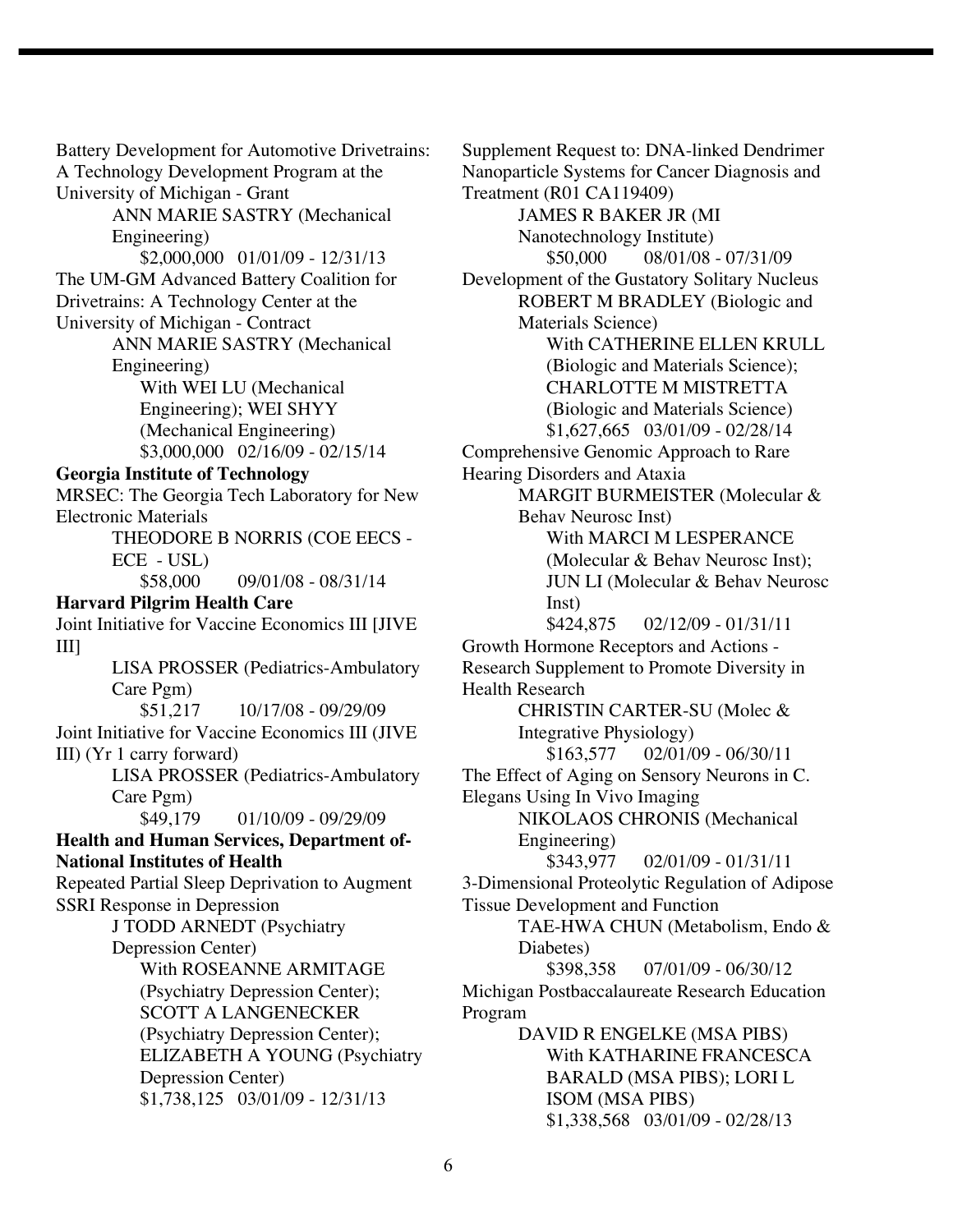Towards Pay for Performance in Kidney Transplantation MICHAEL J ENGLESBE (General Surgery Section) With JOHN D BIRKMEYER (General Surgery Section); ROBERT MARK MERION (General Surgery Section)  $$669,600$  04/01/09 - 03/31/14 2009 International Peripheral Nerve Society Meeting at Wuerzburg, Germany EVA L FELDMAN (Neurology Department)  $$10,000$  03/01/09 - 02/28/10 Mitochondrial SOD as a Target for Diabetic Neuropathy - U01 DK076160 EVA L FELDMAN (Neurology Department) \$172,394 02/01/09 - 06/30/11 Phosphorylation of Dopamine Release by Amphetamine MARGARET E GNEGY (Pharmacology Department) With RONALD W HOLZ (Pharmacology Department); RICHARD ROBERT NEUBIG (Pharmacology Department) \$57,679 03/01/09 - 06/30/10 The Role of MLL Partner Associated Complex in Leukemia JAY L HESS (Pathology Department)  $$94,674$  02/01/09 - 01/31/12 Endogenous and Exogenous Protection of the BBB in Stroke RICHARD F KEEP (Neurosurgery) With JIANMING XIANG (Neurosurgery); ANUSKA A ZOCHOWSKA (Neurosurgery) \$1,687,008 02/16/09 - 01/31/14 Supplement: In Vivo Chemical Monitoring Using Capillary Separations R37 EB003320 ROBERT T KENNEDY (LSA Chemistry) \$165,825 02/11/09 - 01/31/13

A pilot lifestyle intervention for women with histories of GDM: The PEG Study CATHERINE KIM (Int Med-General Medicine) With CAROLINE R RICHARDSON (Int Med-General Medicine)  $$154,500$  04/01/09 - 03/31/11 The Microenvironment Effects on the Osteogenesis of Human Embroyonic Stem Cells PAUL H KREBSBACH (Biologic and Materials Science)  $$73,144$  02/01/09 - 01/31/11 Subpopulations and Intermediate Outcome Measure in COPD Study SPIROMICS; Clinical **Centers** FERNANDO JOSE MARTINEZ (Int Med-Pulm./Critical Care) With MICHAEL J COFFEY (Int Med-Pulm./Critical Care); JEFFREY L CURTIS (Int Med-Pulm./Critical Care); MEILAN K HAN (Int Med-Pulm./Critical Care) \$1,961,990 02/01/09 - 01/31/16 Archiving NHANES: Enhancing Biosocial Research Opportunities JAMES W MCNALLY (ICPSR-Archival Development) \$348,398 03/01/09 - 02/28/11 Keratin Biology and Disease Aspects in Simple Epithelia BISHR OMARY (Molec & Integrative Physiology) \$2,271,371 02/01/09 - 01/31/14 Bisphenol-A and Reproductive Dysfunction VASANTHA PADMANABHAN (Pediatrics-Endocrinology) \$2,037,289 02/11/09 - 11/30/13 Metabolically Coupled Ion Channel Interactions in Islets LESLIE SATIN (Pharmacology Department) \$620,782 07/01/08 - 11/30/10 Federal Agency - NIH: Sample Analysis/Fee for Service Transgenic THOMAS L SAUNDERS (Biomedical Research Core Fac.) \$212,937 06/01/08 - 05/31/10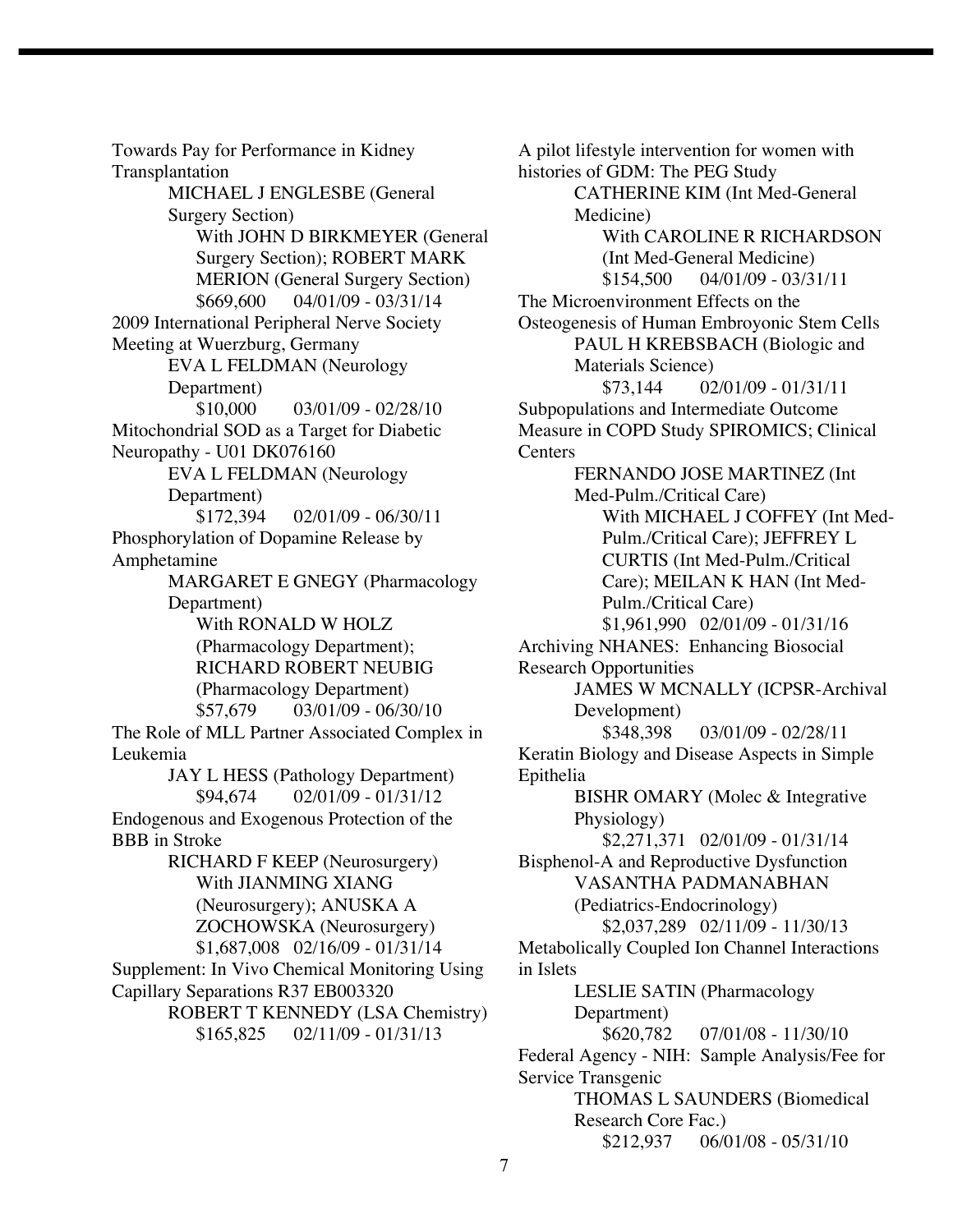Dietary Regulation of Pancreatic Digestive Enzymes

> JOHN ANDREW WILLIAMS (Molec & Integrative Physiology) With STEPHEN A ERNST (Molec &

Integrative Physiology)

\$1,649,369 01/20/08 - 11/30/13 Quality of Life Assessment in Childhood Cancer **Survivors** 

BRADLEY JAY ZEBRACK (School of Social Work)<br>\$23.714

09/01/08 - 08/31/09

Functional genomic approaches to duplicate gene evolution

> JIANZHI ZHANG (LSA Ecology & Evolutionary Bio) \$1,296,805 03/01/09 - 02/28/13

### **Heartware, Inc.**

Evaluation of the HeartWare LVAD System for the Treatment of Advanced Heart Failure

FRANCIS D PAGANI (Cardiac Surgery Section)

With KEITH D AARONSON (Cardiac Surgery Section)<br>\$156,800 01/0

01/05/09 - 12/31/11

## **Hitachi Central Research Lab**

Fault Tolerant ECU Design Using Multi-Core SoC

> KANG GEUN SHIN (COE EECS - CSE - RTCL)

\$90,000 09/01/08 - 08/31/09

## **HopeLab**

The Impact of Cancer for Young Adults Age 18- 35: Measuring Outcomes and Enhancing Care for Young Adults with Cancer

BRADLEY JAY ZEBRACK (School of Social Work)

\$96,204 08/01/08 - 07/31/10

## **HRL Laboratories**

Revolutionary Asynchronous Delay Based Integrated Circuits for Analog Learning Systems of Neuromorphic Adaptive Plastic Scalable Electronics (RADICAL-SyNAPSE)

WEI LU (COE EECS - ECE - SSEL) With PINAKI MAZUMDER (COE EECS - ECE - SSEL) \$227,034 01/16/09 - 07/15/09

### **Hybrid Design Services, Inc.**

Durability/Vibration Analysis of Ultra-Capacitor Modules for Hybrid Commercial Buses HONG-TAE KANG (Dbn Coll of Eng-Mechanical Eng) \$40,169 12/01/08 - 05/31/09

**ICON Clinical Research, Inc.**

Phase I Open Label, Nonrandomized, Dose Escalation Study to Evaluate the Safety Tolerability, Pharmacokinetics, Immune Function Effects, and Efficacy of Multiple Doses of CP-675,206 in Patients with Advanced Melanoma, and Phase 2, Open Label, Randomized S

BRUCE G REDMAN (Int Med-Hematology/Oncology)

\$3,500 08/12/04 - 09/30/10

## **Indiana University**

IBCST-Competitive Renewal of MSM:

Multiscale Studies of Segmentation in Vertebrates SANTIAGO DAVID SCHNELL (Molec & Integrative Physiology)

\$253,611 09/01/08 - 08/31/12 Philanthropy Supplement - 2008 Data Collection (Wave 36)

> FRANK P STAFFORD (SRC-Psid) \$326,200 09/01/08 - 08/31/10

**Integrated Science & Technology, Inc.**

Application of Advanced Sensor Technology to

DOD Soil Vapor Intrusion Problems EDWARD T ZELLERS (Environmental Health Sciences)

\$155,299 12/02/08 - 06/30/10

### **Intel Corporation**

High Performance Tunable Quantum Dot Laser WDM Arrays for Optical Interconnects

> PALLAB K BHATTACHARYA (COE EECS - ECE - SSEL)

\$435,000 02/01/09 - 01/31/12

## **ITT Industries**

Development of Elevation Estimation Capabilities for the Personal Dead-reckoning System

JOHANN BORENSTEIN (Mechanical Engineering)

\$60,000 12/01/08 - 05/30/09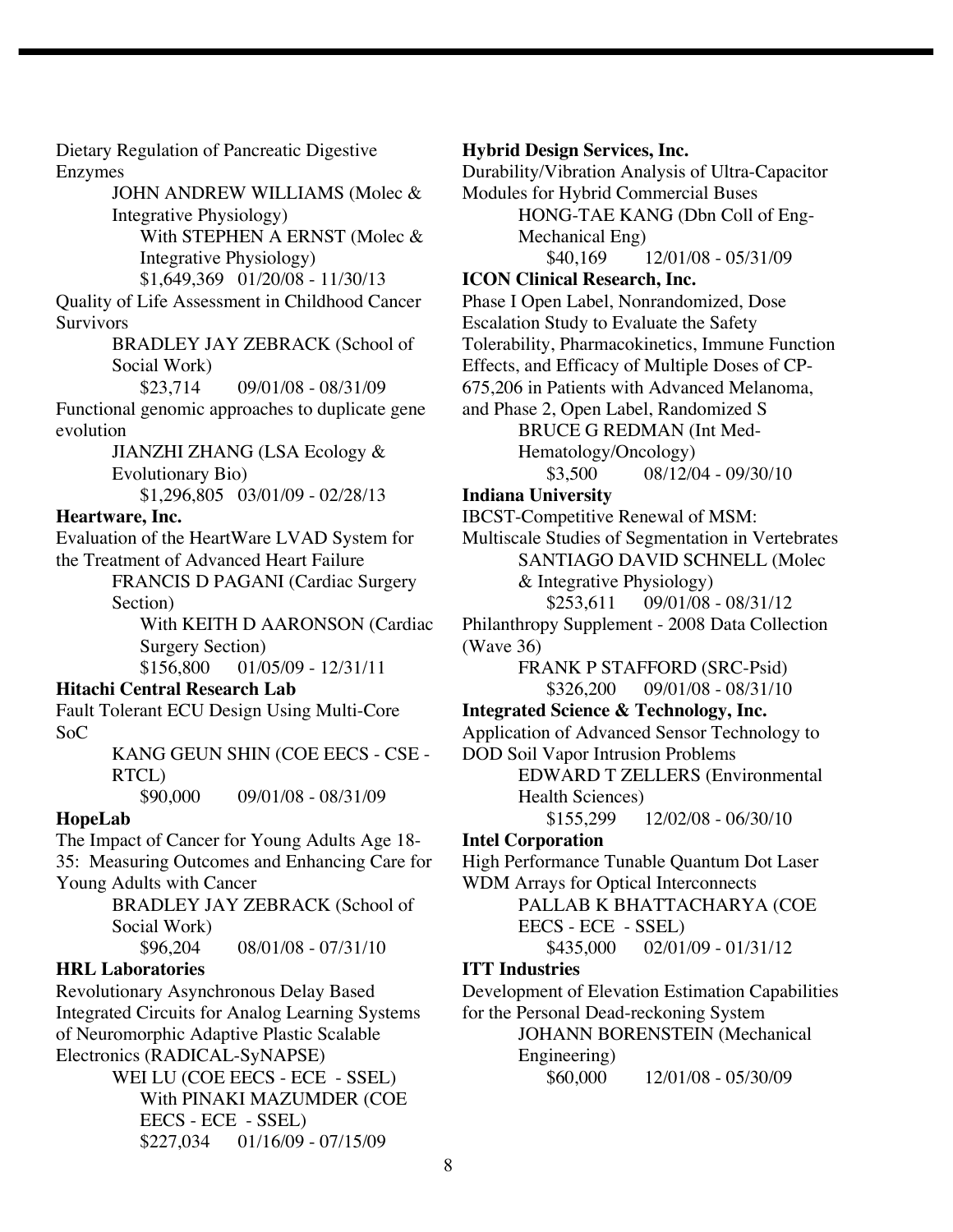#### **Japanese Society of Electrocardiology**

Three Dimensional Scroll Wave Dynamics During Chronic Atrial Fibrillation JEROME KALIFA (Int Med-Cardiology)

\$20,000 01/01/09 - 12/31/09

#### **Jet Propulsion Laboratory**

The Origin and Composition of the Solar Wind and Interstellar Pickup Ions Using Data from the Solar Wind Ion Composition Spectrometer (SWICS) on the Ulysses Mission

> LENNARD A FISK (Space Physics Research Lab)

With SUSAN THERESE LEPRI (Space Physics Research Lab); THOMAS H ZURBUCHEN (Space Physics Research Lab) \$263,228 10/01/08 - 09/27/09

## **Kellogg, W. K., Foundation**

Impact of Coalitions on Health of Vulnerable Children

> NOREEN M CLARK (Hlth Behavior & Hlth Ed Dept)

> > $$50,000$  01/01/09 - 12/31/09

## **Lawrence Berkeley National Laboratory**

Meoscale Simulations of Active Materials for High-Power Batteries: Interrogation of Failure Mechanisms During Cycle

> ANN MARIE SASTRY (Mechanical Engineering)

\$320,000 01/01/09 - 12/31/09

## **Lilly, Eli, and Company**

Master Service Agreement

JEREMY M G TAYLOR (Biostatistics Department)

 $$50,000$  01/13/09 - 01/12/11

**Livermore, Lawrence, National Laboratory** Development of an RFID Tag Using Retroreflective Arrays

KAMAL SARABANDI (COE EECS - ECE - Rad)

 $$11,300$  02/12/09 - 04/17/09

**March of Dimes Birth Defect Foundation** Synapse Formation by Fibroblast Growth Factors in the Brain

> HISASHI UMEMORI (Molecular & Behav Neurosc Inst)  $$150,000$  02/01/09 - 01/31/11

**Michigan Coalition Against Domestic and Sexual Violence, The (MCADSV)** Building the Safety Net MIEKO YOSHIHAMA (School of Social Work) \$3,000 06/01/07 - 05/31/09 **Michigan Public Health Institute** Evaluation of the Juvenile Justice Prevention Programs for the Michigan Department of Human **Services** ROSEMARY A SARRI (CPS- Ctr for Political Studies) \$30,720 10/01/08 - 09/30/09 **Michigan State Bar Foundation** University of Michigan Law School Pediatric Advocacy Initiative ANNE N SCHROTH (Law Clinical Activity) \$25,000 09/01/07 - 09/30/08 **Michigan State University** Entrepreneurship Internship Program JOEL E RASH (Cntr for Entrpnshp and Bus Dev) \$3,000 08/01/08 - 12/12/09 Bulk Nanocomposites with Enhanced Thermoelectric Properties CTIRAD UHER (LSA Physics)  $$179,110$  06/01/08 - 05/31/11 **Michigan, State of, State Police, Department of** 2008 Dispatcher Training Distribution TERRY R SEAMES (DPS Staff Services) \$8,928 02/01/08 - 12/31/10 **Millennium Pharmaceuticals, Inc.**

UMCC 2008.046 A Phase 1 Dose Escalation Study of TAK-901 in Subjects with Advanced Hematologic Malignancies

MOSHE TALPAZ (CTO-Phase 1)

\$693,915 11/14/08 - 05/13/10

## **Mott Community College**

Flint Smart Teachers as Role Models (STAR) Year 2

> ROSE A CASEMENT (Flint Sch of Ed and Human Svcs) With TENDAJI W GANGES (Flint Sch of Ed and Human Svcs)<br>\$29,004 11/01/08 - 10/3 \$29,004 11/01/08 - 10/31/09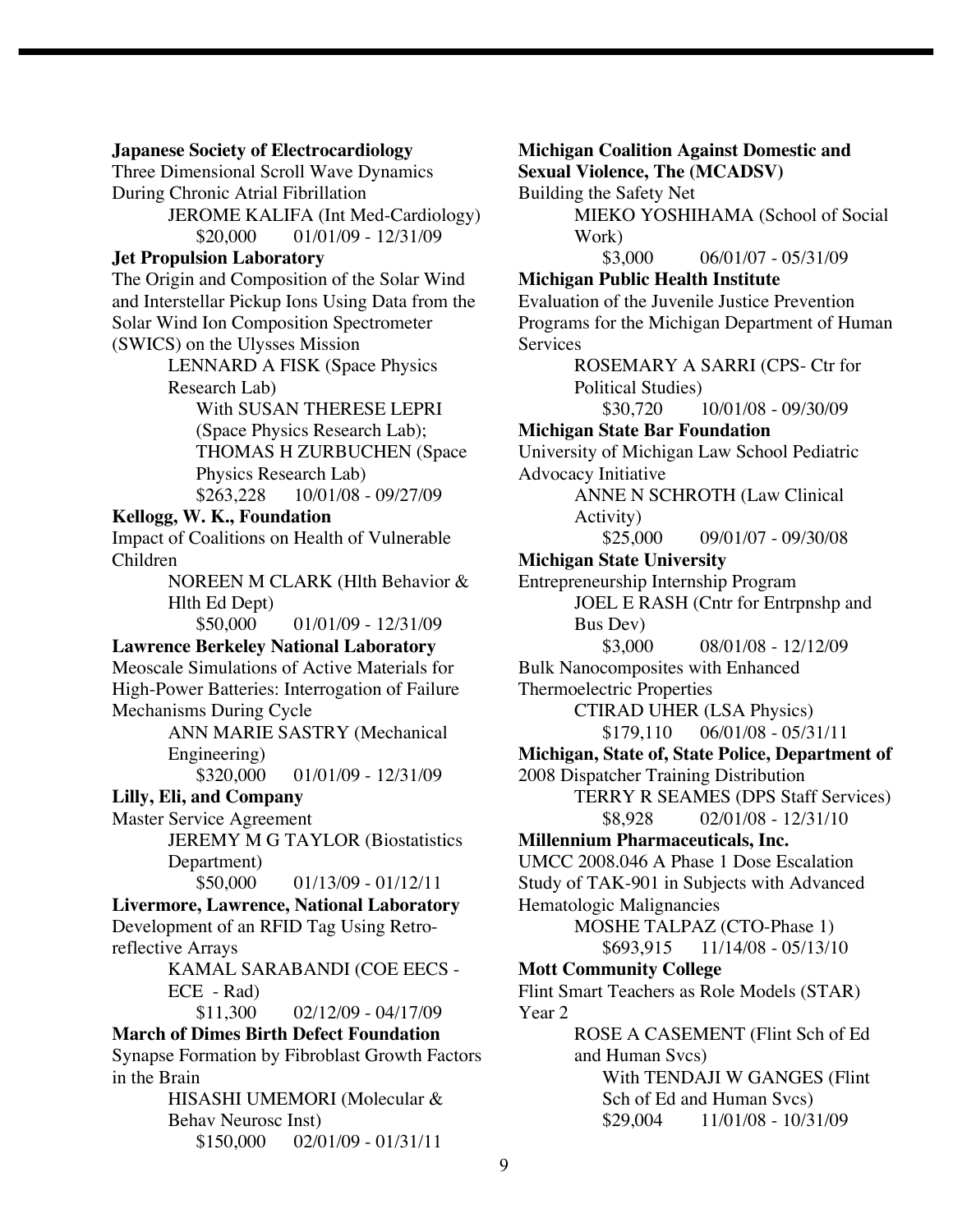**Multiple Myeloma Research Consortium** First Amendment to the Multiple Myeloma Research Consortium Site Investment Grant ANDRZEJ J JAKUBOWIAK (Int Med-Hematology/Oncology) \$80,000 01/01/09 - 12/31/09 **National Association of Children's Hospitals and Related Institutions** NACHRI Faculty Steering Committee-Catheter Related Blood Stream Infection Inititative MATTHEW F NIEDNER (Pediatrics-Intensive Care) \$18,000 10/31/08 - 10/30/09 **National Geographic Society** Expanding Access to High-quality Geographic Professional Development BARRY JAY FISHMAN (SOE-Educational Studies) \$9,954 02/25/09 - 12/31/09 **National Organization for Hearing Research, The** Intrinsic Thioredoxin and Glutathione Systems: Protection Against Noise-Induced Hearing Loss TZY-WEN L GONG (Kresge Hearing Research Inst) With DAVID F DOLAN (Kresge Hearing Research Inst); MARGARET I LOMAX (Kresge Hearing Research Inst)  $$20,000$  02/01/09 - 01/31/10 **National Science Foundation** Collaborative Research: Center for Thermal Technology ARVIND ATREYA (Mechanical Engineering)  $$10,000$  03/01/09 - 02/28/10 Workshop on Estimating Species Trees: Practical and Theoretical Aspects of a New Paradigm Molecular Systematics L LACEY KNOWLES (LSA Zoology Museum) \$11,400 02/01/09 - 07/31/09 CAREER: The Interaction of Nitric Oxide with Cytochrome P450 NICOLAI LEHNERT (LSA Chemistry) \$570,000 02/01/09 - 01/31/14

Doctoral Dissertation Improvement Grant: Inequality and Social Exclusion in the Southern Andes

BRUCE MANNHEIM (LSA Anthropology) With MARGARITA HUAYHUA (LSA Anthropology)  $$14,998$  03/01/09 - 08/31/10 Comparative Studies of the Interaction and Ionospheric Processes at a Variety of Different "Non-Magnetic" Solar System Bodies ANDREW F NAGY (Space Physics Research Lab) With KENNETH CALVIN HANSEN (Space Physics Research Lab) \$303,355 02/01/09 - 01/31/12 Doctoral Dissertation Research: Domesticating Human Rights: Examining Political Opportunities and Consciousness in the United States MARGARET R SOMERS (LSA Sociology)  $$12,000$  02/15/09 - 01/31/10 Collaborative Research: Advanced Models of Magma Migration at Convergent MARGINS PETER E VAN KEKEN (LSA Geological Sciences) \$56,164 02/01/09 - 01/31/11 CAREER: Programming Interfaces and Hardware Designs for a Polymorphic Multicore Cache Architecture THOMAS F WENISCH (COE EECS - CSE - ACAL) \$400,000 02/15/09 - 01/31/14 Modern Optics in the City of Light, a Collaborative REU Site in Paris STEVEN M YALISOVE (COE EECS - ECE - USL) \$300,151 02/15/09 - 01/31/12 Financial Innovations to Stimulate Remittances and Savings: An Experimental Approach DEAN C YANG (G. Ford Sch of Public Policy) \$231,471 03/01/09 - 02/28/11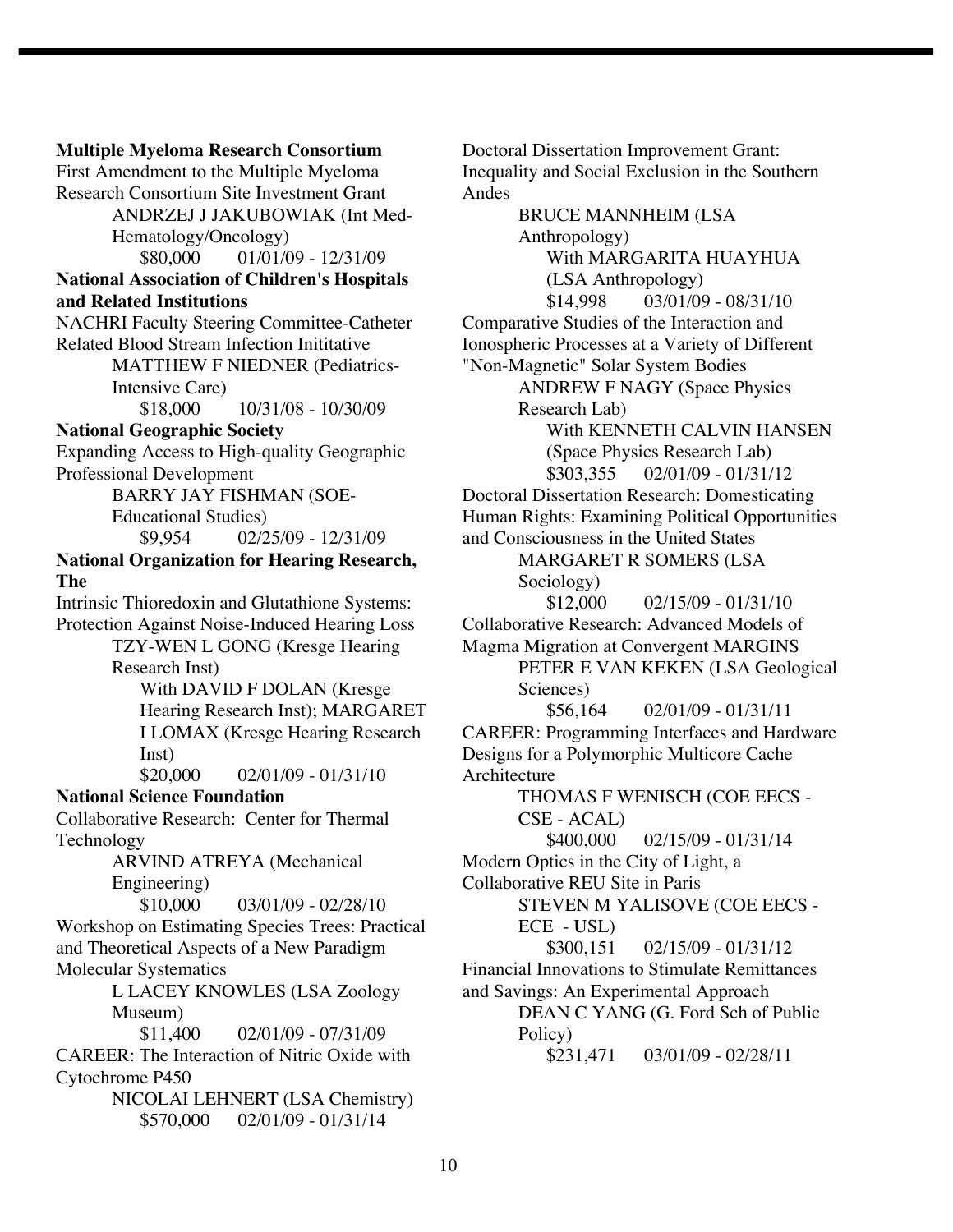#### **National Trust for Historic Preservation**

Upper Greenhouse Boiler Engineering Analysis and Design Project

> GARY S RODGERS (Dbn Henry Ford Estate)

With KAREN MARZONIE (Dbn Henry Ford Estate)  $$1,000$  01/10/09 - 04/20/09

#### **Nature Conservancy, The**

Lake Huron: Developing a Biodiversity Conservation Strategy JENNIFER READ (SNRE Michigan Sea

Grant)

 $$10,215$   $12/09/08 - 12/31/09$ 

## **New York University**

Beyond Bakke: The Social Origins and Political Development of Affirmative Action in College and University Admissions

> ANTHONY S CHEN (LSA Sociology)  $$20,000$  06/01/08 - 05/31/09

**Nissan Technical Center, North America** Human Factors Research Phase 2 PAUL A GREEN (UMTRI-Human Factors) \$225,000 03/31/08 - 03/31/09 **North Carolina A & T State University** ONR/HBEC Future Engineering Faculty

Fellowship Award TRESA M POLLOCK (Materials Science

& Engin.)

\$32,700 01/01/09 - 06/30/09

ONR/HBEC Future Engineering Faculty Fellowship Award

GREGORY H WAKEFIELD (COE EECS  $-CSE - AD$ 

#### \$35,870 01/01/09 - 06/30/09 **Northwestern University**

Three-Dimensional Evolution of Dendritic Mixtures

> KATSUYO S THORNTON (Materials Science & Engin.) \$82,035 08/15/08 - 08/14/09

**Ovarian Cancer Research Fund, Inc., The (OCRF)** Ovarian Tumor Vascular Proteins as Biomarkers

and Therapeutic Targets RONALD J BUCKANOVICH (Int Med-Hematology/Oncology)

\$200,000 01/01/09 - 12/31/10

### **Panasonic Company**

Modeling of HID Lamps for Development of Control Schemes

> MARK KUSHNER (COE EECS - ECE - Rad)

> > \$302,934 01/01/09 - 12/31/11

## **Pennsylvania State University**

Aligning Forces for Quality II JEFFREY A ALEXANDER (Health Management and Policy) \$147,071 05/01/08 - 04/30/09

### **PPD, Inc.**

A Phase 2, Randomized, Double-blind,Parallelgroup, Placebo-controlled Study to Investigate the Safety,Tolerability, Pharmacokinetics and Activity of GS-9450 in Adults with Non-alcholic Steatohepatitis (NASH)

> HARI S CONJEEVARAM (Int Med-Gastroenterology) \$81,692 01/28/09 - 01/27/10

### **Pusan National University**

U.S. Remanufacturing Market Analysis with Example of Copying Machine, and Automotive **Electronics** 

> STEVEN J SKERLOS (Mechanical Engineering)

 $$13,000$  01/01/09 - 06/30/09

### **Quintiles, Inc**

A Phase 2, Double-blind, Placebo-controlled, Randomized, International, Multi-center Study of Oral TAC-101 as Second Line Treatment in Patients with Advanced Hepatocellular Carcinoma who Received Sorafenib as First Line Therapy

JORGE A MARRERO (Int Med-Gastroenterology) \$180,060 02/03/09 - 12/31/10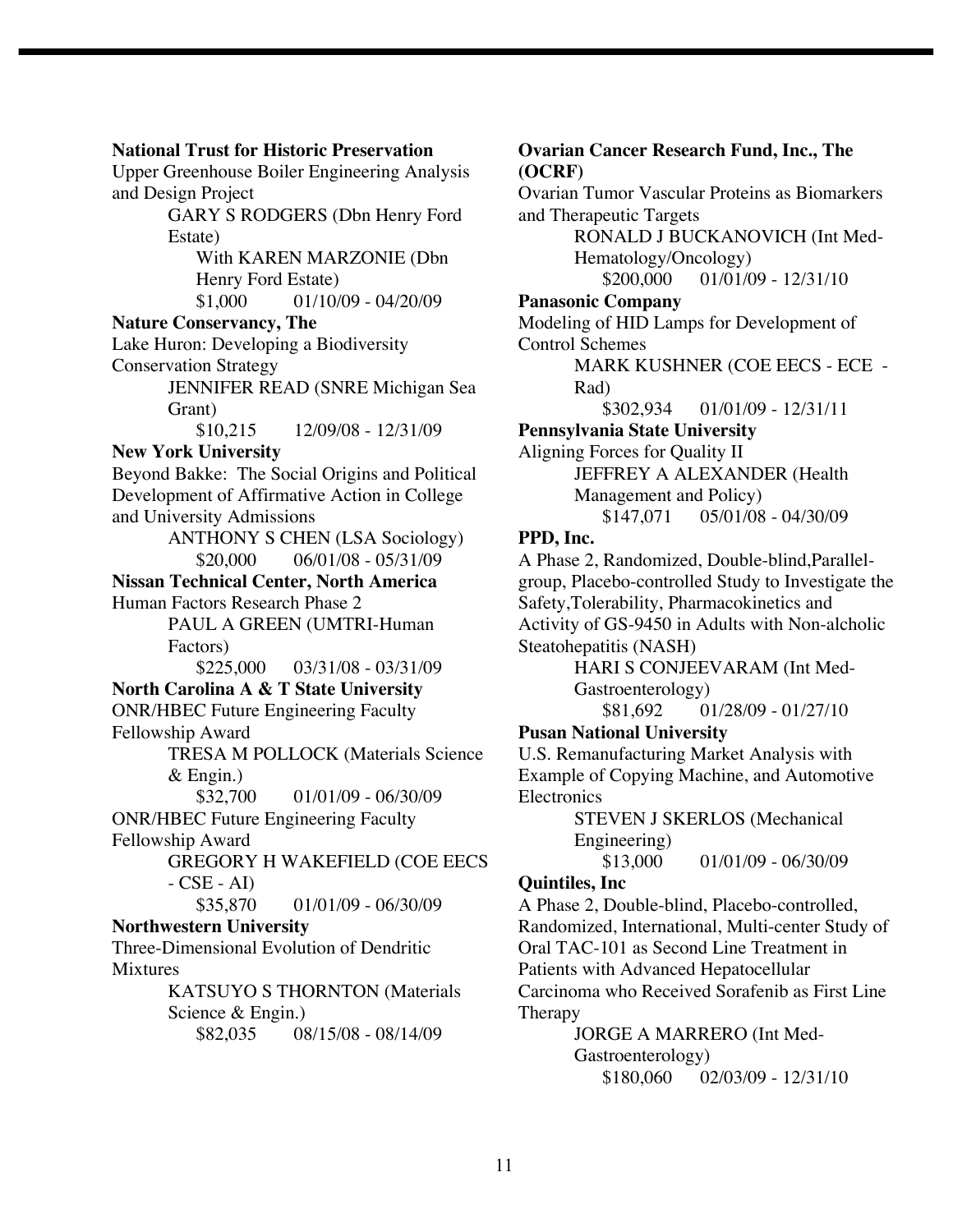#### **Salix Pharmaceuticals, Inc**

A Phase 3, Randomized, Double-Blind, Placebo-Controlled, Multicenter Study to Assess the Efficacy and Safety of Rifaximin 550 mg TID in the Treatment of Subjects with Non-Constipation Irritable Bowel Syndrome

RICHARD J SAAD (Int Med-Gastroenterology) \$81,300 01/29/09 - 12/31/10

#### **Santa Fe Institute**

CDI-Type I: Statistical Inference and Machine Learning for Complex Networks

> MARK E NEWMAN (LSA Physics)  $$96,705$  09/01/08 - 08/31/11

#### **Sarcoma Alliance for Research Through Collaboration (SARC)**

SARC Alliance for Research Through Collaboration Medical Advisor

> RASHMI CHUGH (Int Med-Hematology/Oncology)

\$19,250 12/01/08 - 03/31/09 UMCC 2006.127 // SARC 009 (AMENDMENT No. 2): A Phase II Trial of Dasatinib in Advanced Sarcoma

> SCOTT M SCHUETZE (Int Med-Hematology/Oncology) \$61,738 04/15/08 - 05/10/15

#### **Seventh Sense Biosystems, Inc.**

Surface Switchable Biophasic Nanocolloids JOERG LAHANN (Chemical Engineering Dept)

\$505,000 12/01/07 - 12/01/09

## **Smithsonian Institution**

The Disk-Jet Connection in Seyfert-1 AGN JON MATTHEW MILLER (LSA Astronomy)

 $$48,199$  01/07/09 - 07/31/10

#### **Southwest Detroit Business Association (SDBA)**

Grantee Support MI AmeriCorps Partnership - 2007-09

> MARGARET E DEWAR (Community Service Learning) \$1,325 09/01/07 - 05/31/09

#### **Special Olympics, Inc.**

Examining Factors Related to Motor Performance and Physical Activity in School-Aged Children With and Without Down Syndrome

DALE A ULRICH (School of Kinesiology)

 $$2,613$  01/09/09 - 12/31/09

## **Spencer Foundation**

The Future of the Public Research University in America

> PAUL N COURANT (G. Ford Sch of Public Policy)

> > $$26,000$  01/01/09 - 06/30/09

## **Summer in the City**

Grantee Support MI AmeriCorps Partnership - 2008-10

> MARGARET E DEWAR (Community Service Learning)

\$2,750 09/01/08 - 05/31/10

## **Telcordia Technologies**

2009 Continuation: Developing Routing Protocols

Using Static Low Duty Cycled Sensors

MINGYAN LIU (COE EECS - ECE -

Cspl)

\$25,000 12/01/05 - 09/30/09

### **The Hartwell Foundation**

Mechanism of Neurodegeneration in Inherited Peripheral Neuropathy

> MIRIAM H MEISLER (Human Genetics Department)

\$100,000 01/01/09 - 12/31/11

### **The Tobin Project**

On the Status of Capture Theory in the Social Sciences

> STEVEN P CROLEY (Law Research Faculty Activity)

 $$5,600$  12/16/08 - 08/31/09

#### **Therakos, Inc.**

Addition of Etanercept and Extracorporeal Photopheresis to Standrd GVHD Prophylaxis in Patients Undergoing Reduced Intensity Unrelated Donor Hematopoietic Stem Cell Transplant JOHN E LEVINE (Pediatrics-Hematology/Oncology) \$254,325 12/18/08 - 12/14/11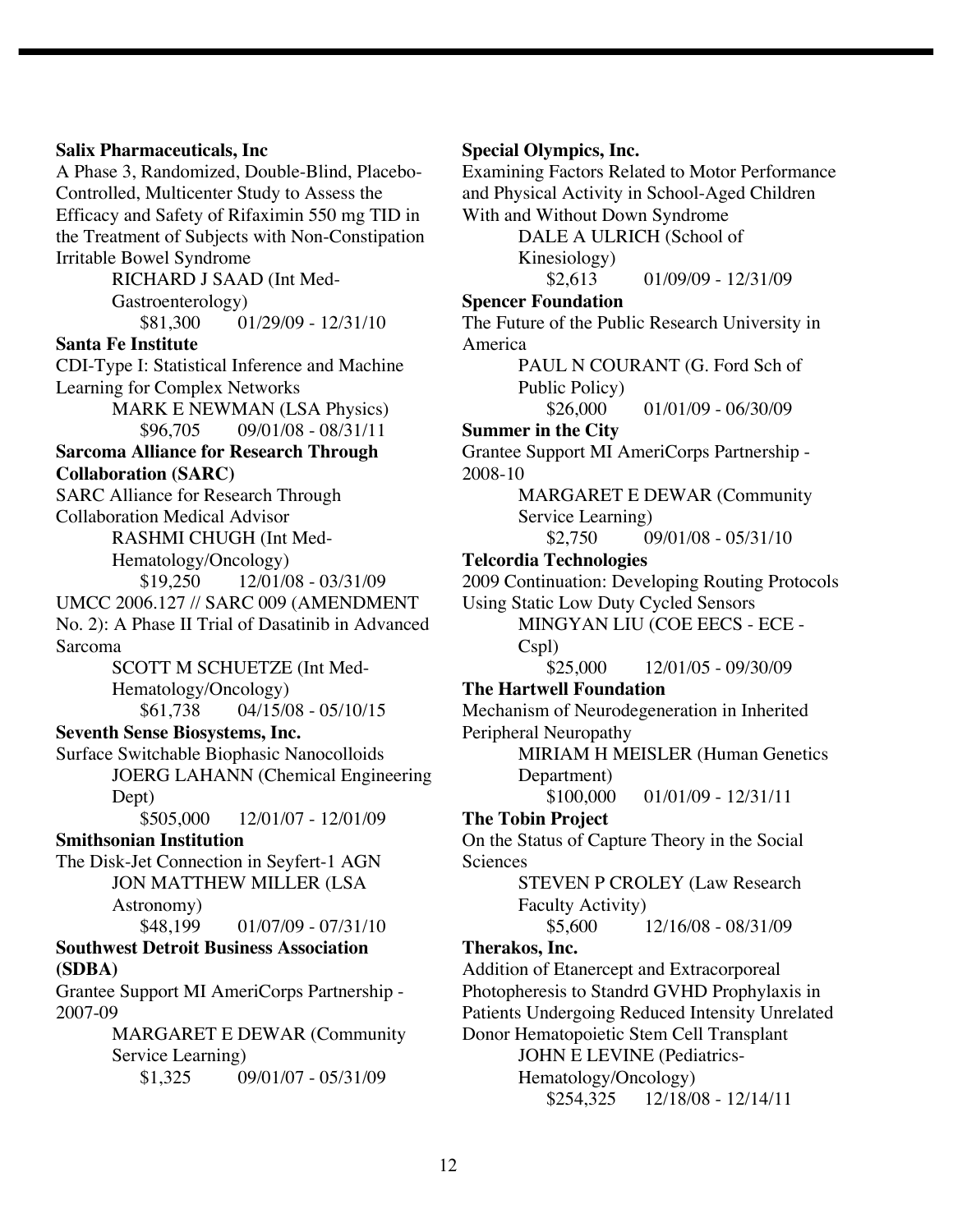**Timbre Technologies, Inc** Graduate Student Internship Program (Tokyo Electron) JI ZHU (LSA Statistics) \$45,000 09/01/08 - 08/31/09 **Toyota Motor North America, Inc.** Feasibility Study of Beyond Line-of-site Vehicle Detection at an Intersection DAVID R DOWLING (Mechanical Engineering) With KARL GROSH (Mechanical Engineering)  $$25,000$  02/01/09 - 03/31/09 Experimental Study of Beyond Line-of-site Vehicle Detection at an Intersection KARL GROSH (Mechanical Engineering) With DAVID R DOWLING (Mechanical Engineering)  $$25,000$  02/01/09 - 03/31/09 **Toyota Technical Center, USA, Inc.** Use of Hybrid Dynamic Feedback for Partially Autonomous Cooperative Active Safety Vehicle Systems at Traffic Intersections DOMITILLA DEL VECCHIO (COE EECS - ECE - Con) \$74,242 01/15/09 - 02/28/09 **Trinity Health** Health IT Evaluation at the Trinity Health System: Review of Research Summaries KAI ZHENG (Health Management and Policy) With DAVID MENDEZ (Health Management and Policy) \$14,605 01/01/09 - 12/31/09 **University Corporation for Advanced Internet Development** UCAID/Internet2 Initiatives at the University of Michigan - Renewal PROPOSAL APPROVAL FORM JOHN L KING (ITCS-Univ Corp for Adv Int Dev) With BARBARA S NANZIG (ITCS-Univ Corp for Adv Int Dev) \$4,688,848 01/01/09 - 12/31/11

**University of Alabama** Data Analytic Access to MTF Data JOHN E SCHULENBERG (SRC-Studies of Youth)  $$4,421$  06/01/08 - 03/31/09 **University of California-San Diego** Mobile Brain Imaging: Electroencephalographic Dynamics Accompanying Motivated Movements DANIEL P FERRIS (School of Kinesiology) \$120,307 10/01/08 - 09/30/09 **University of Hawaii** Mortality Patterns Across the Life Course Among Native Hawaiians and Other Pacific Islanders SELA V PANAPASA (RCGD-Black Americans) \$38,825 11/01/08 - 02/28/09 **University of Illinois-Urbana-Champaign** University of Illinois at Urbana-Champaign ROSEMARIE HAM ZIEDONIS (ROSS SCH Research Support) \$31,942 01/01/09 - 08/31/09 **University of Maryland, The** Trapped Ion Quantum Networks LUMING DUAN (LSA Physics) \$130,000 08/01/08 - 07/31/09 **University of Nebraska** Monte Carlo Simulations for Tunable, Monoenergetic Gamma-ray Source for Detection of Embedded SNM SARA A POZZI (Nuclear Eng & Radiological Sci) \$101,125 11/01/08 - 10/31/09 **University of North Carolina** Synthesis of CDK4 Inhibitors 45b, 89d and 100c HOLLIS D SHOWALTER (PHARMACY Medicinal Chemistry) With JENNY GEESUN RYU (PHARMACY Medicinal Chemistry); MICHAEL W WILSON (PHARMACY Medicinal Chemistry) \$37,533 01/26/09 - 05/11/09